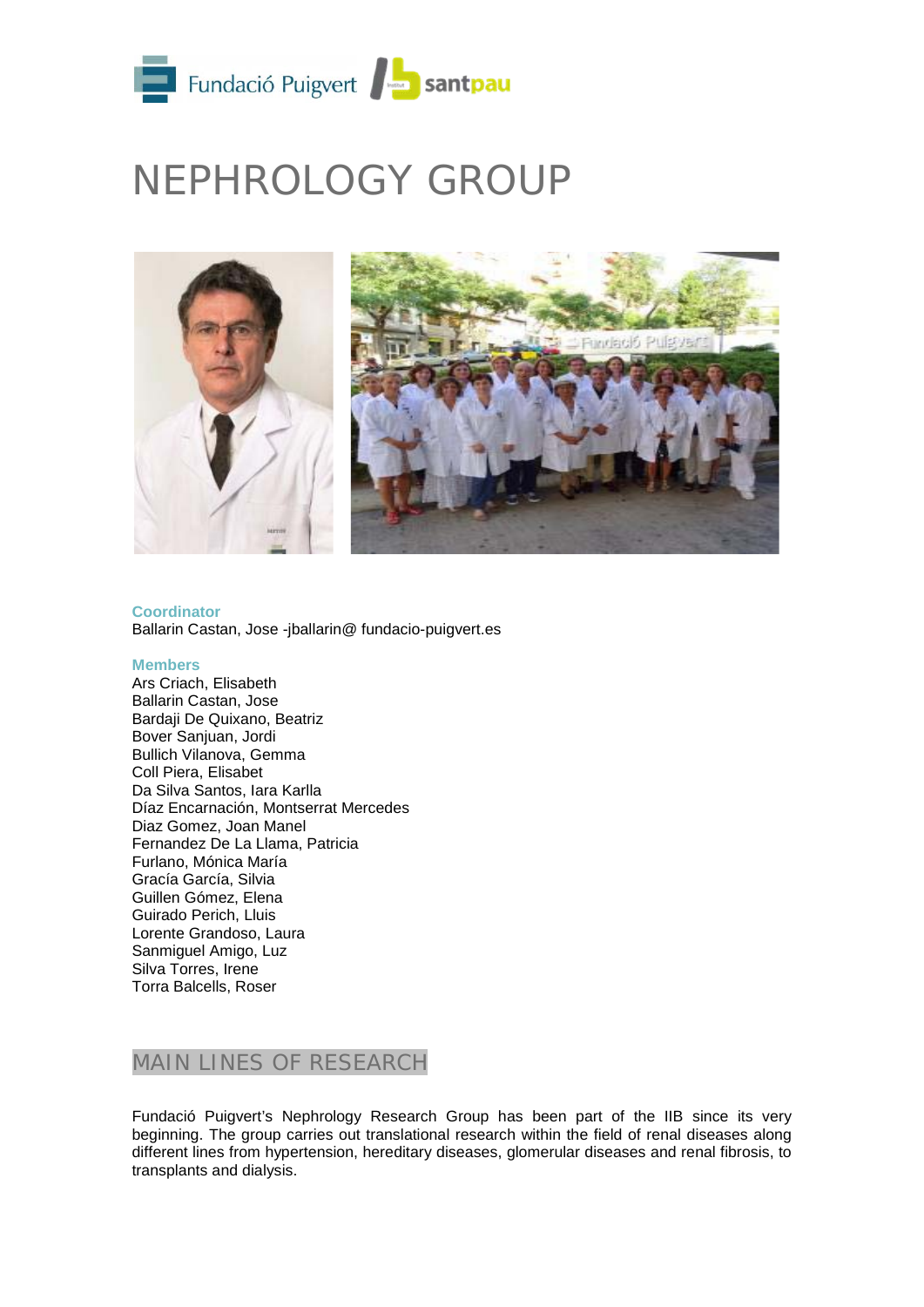

Those different lines are analysed in detail below:

Dra. Torra is the head researcher of the hereditary diseases line – she and Dra. Ars have leaded many research projects on these diseases, and both have supervised several doctoral theses. The hereditary renal diseases team is currently analysing phenotype variability of those diseases, both in its genomic and its clinical dimension. Dra. Torra coordinates both the Catalan and the Spanish hereditary renal diseases teams, and is a member of the homonymous European board of the EDTA (European Dialysis and Transplant Association).

Dra. Ars heads the molecular genetics laboratory; she has optimised the Next generation sequencing tools for hereditary renal diseases, in collaboration with Dra. Gemma Bullich. Dra. Ars coordinates the Sant Pau IIB's Fundació Puigvert's On-line Biobank node belonging to the National Biobanks Platform. She is also the person responsible for organising an European Molecular Quality Network (EMQN) outline for quality control of the genetic diagnoses of ADPKD by European laboratories. Currently she is leading a research project for applying this outline to kidney and urinary tract congenital abnormalities.

Jointly with Dra. Díaz, Dr.Ballarin leads a series of clinical trials, both national and international, on glomerular and systemic diseases affecting the kidneys. They also participate in registries at a Catalan, Spanish and European level.

Dra. Díaz leads the studies on renal inflammation and fibrosis. Renal grafts from cadaveric donors are an apt model for her study due to their less-good prognosis and to a high probability of inflammation and ensuing fibrosis as compared to living donor grafts. Dra. Díaz and Dra. Guillén have identified the activation of purinoma elements, both in cell cultures and in grafts from cadáver donors. This activation participates in inflammation and fibrosis, triggered by the phenotype change of macrophages into antiinflammatory and pro-fibrotic, and interacting with other pro-fibrotic classical pathways. This new role of the purinergic pathways could be the key for the detection of new markers and new therapeutic targets associated with renal graft dysfunction after transplant.

Dra. Fernández-Llama is participating in the deveopment of a prototype of a multiplex system for flow cystometry focused on a new multi-parametric etio-pathogenic diagnosis of acute renal damage. As an expert in hypertension, she participates in a collaborative trial for evaluating 24 hour central blood pressure, its circadian rythms and its relationship with organic damage.

Dr. Bover is also a member of the EDTA work force board on bone metabolism, this being his primary research subject.

Dr. Díaz leads the dialysis research line. Currently the two major research lines are concerned with the appropriateness of peritoneal dialysis, and the investigation for biomarkers of the acute renal failure.

Dra. Coll, who belongs in the dialysis team, heads the research of genomic damage in patients on renal replacement therapy, either transplant or dialysis. She analyses the differences of oxidative stress in transplanted vs. dialysis patients. She also analyses the effect of different antioxidants on genomic damage of dialysis patients.

The transplant team, leaded by Dr. Guirado, either participates or heads over 15 studies, amongst them clinical trials with drugs against kidney rejection or for treating associated viral infections. His active participation and his leadership in the investigation of biochemical, serologic and genomic biomarkers of both rejection and viral infections associated with renal transplant, are outstanding.

Ms. Luz San Miguel and Ms. Judith Ballart are the coordinators of clinical studies and trials. Their work is essential and of the utmost importance for carrying out the high number of clinical trials performed by the group.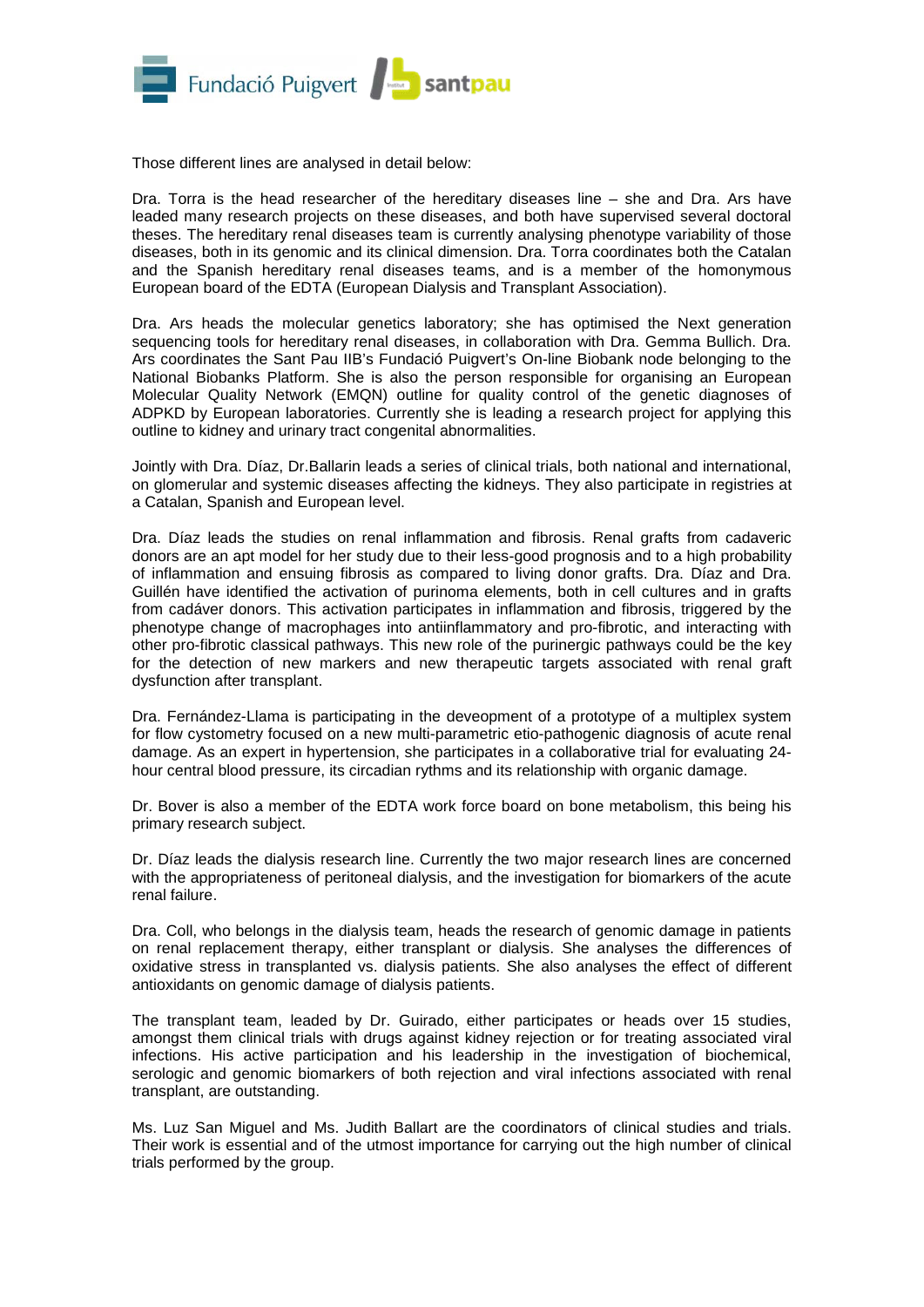

## SCIENTIFIC CHALLENGES

Maintain the level of national and international publication.

Continue with both clinical and basic research in all the previously described areas.

Participate in the elaboration of clinical nephrology guidelines.

Continue with active collection of research samples from CKD and transplant patients.

Maintain participation in national working groups and increase international cooperation.

Engage in new pharmaceutical clinical studies, including clinical trials.

## COLLABORATIONS WITH IIB-SANT PAU GROUPS

#### **Active collaborations in basic and clinical research projects:**

- $\triangleright$  Inflammatory Diseases Group: renal fibrosis.
- $\triangleright$  Anaesthesiology Group (in collaboration with the Catalan ANESCARDIOCAT Group): risk of major adverse cardiovascular and cerebrovascular events in non-cardiac surgery associated with the preoperative estimated glomerular filtration rate.
- $\triangleright$  Paediatrics Group: nephrotic syndrome evolution, Iq A nephropathy and inherited kidney diseases.
- Andrology Group: infertility
- Urology Group: genetic predisposition to prostate cancer and transplant.
- $\triangleright$  Ginecology: High risk pregnancies, prenatal diagnosis, preimplantation diagnosis.
- $\triangleright$  Multidisciplinary teams for inherited kidney diseases: collaboration with most specialities from Sant Pau Hospital for different inherited kidney diseases (data bases, articles, protocols...).

#### **Platforms:**

 $\triangleright$  Biobank platform

## EXTERNAL COLLABORATIONS

#### **National academic collaborations**

- Department of Biochemistry and Molecular Biology, Universitat de Barcelona, Institute of Biomedicine and Oncology Programme, National Biomedical Research Institute of Liver and Gastrointestinal Diseases (CIBER EHD): renal fibrosis.
- Laboratory of Proteomics CSIC/Universitat Autònoma de Barcelona: diabetic nephropathy.
- Mutagenesis Department of Universitat Autònoma de Barcelona: renal impairment in chronic kidney disease.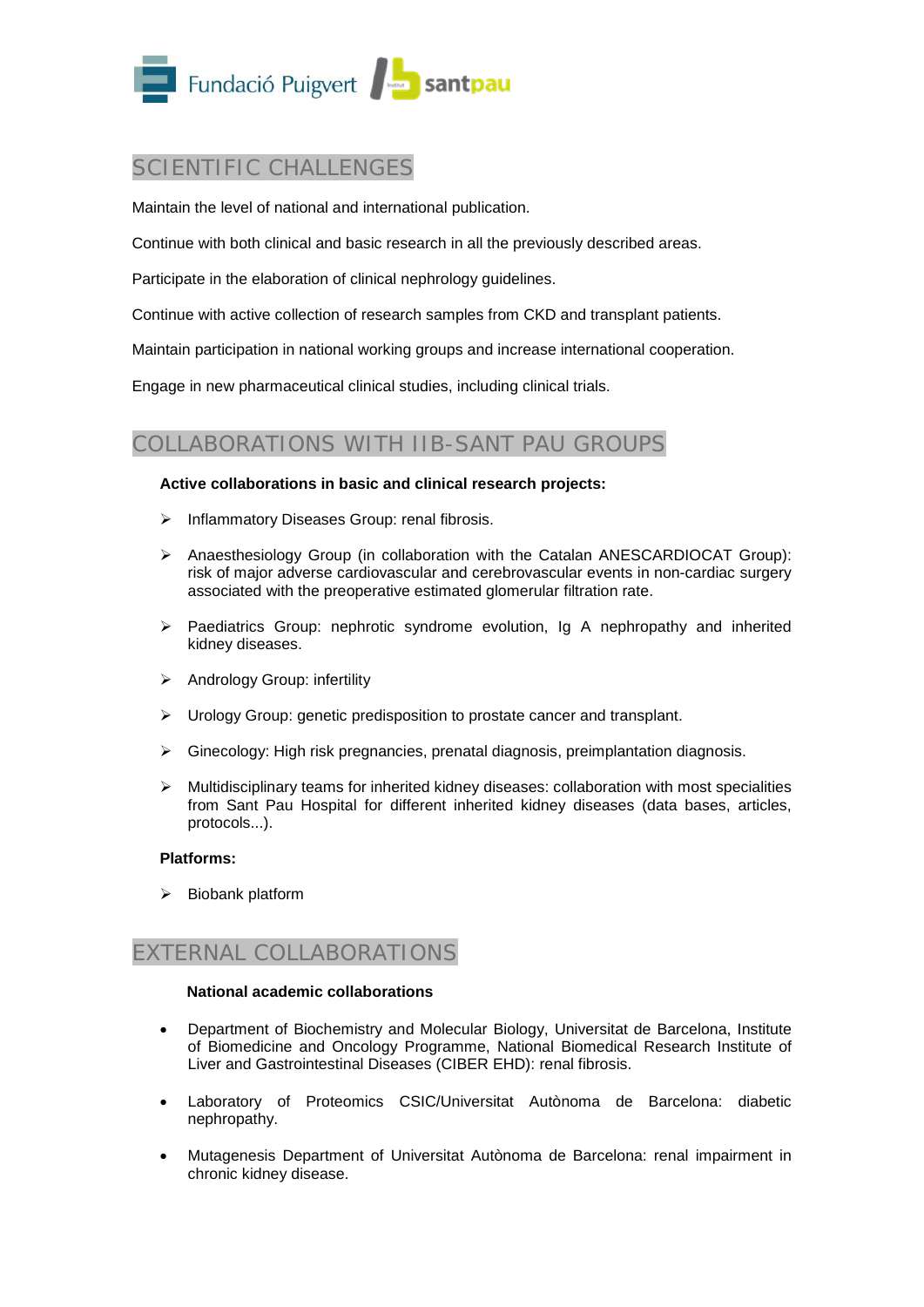

- Genomic Regulation Center (CRG): inherited kidney diseases.
- Universidad de Salamanca: acute kidney injury.
- Universitat de Lleida: chronic kidney disease.
- National Scientific Societies (such as Sociedad Española de Nefrología) and investigators of other centres: basic and clinical studies (including public grants, clinical trials, observational studies...) promoted by them.

#### **International academic collaborations**

- Biochemistry and Microbiology Institute UACH (Chile): renal fibrosis and diabetic nephropathy.
- Mayo Clinic (Rochester, USA): Autosomal Dominant Polycystic Kidney Disease (ADPKD).
- Hospital Tenon (Paris, France): Nephrotic syndrome.
- EURenOmics Plataform: membranous nephropathy and nephrotic syndrome.
- Toronto General Hospital (Canada): molecular genetics of idiopathic nephrotic syndrome.
- University of Melbourne (Australia): Alport syndrome.
- University Medicine Goettingen (Germany): Alport syndrome.
- EDTA (multinational, Europe): inherited kidney diseases and chronic kidney diseasemineral and bone disorders.
- Addenbrooke's Hospital, Cambridge University Hospitals NHS (United Kingdom): vasculitis.
- EUVAS Group (multinationational collaborative Group): vasculitis.

#### **Private national and international collaborations**

- Participation in clinical studies including clinical trials and postauthorisation studies promoted by national and international pharmaceutical companies.
- Research Joint-Venture with VU Medisch Centrum (Amsterdam, The Netherlands); Medizinische Klinik I (Aachen, Germany) and San Paolo Hospital (Milan, Italy) sponsored by Abbvie Co on effects of vitamina D derivatives in CKD-MBD.

#### **Other collaborations**

• Patient organisations: inherited diseases (AIRG), lupus (ACLECA) and chronic kidney disease (ALCER).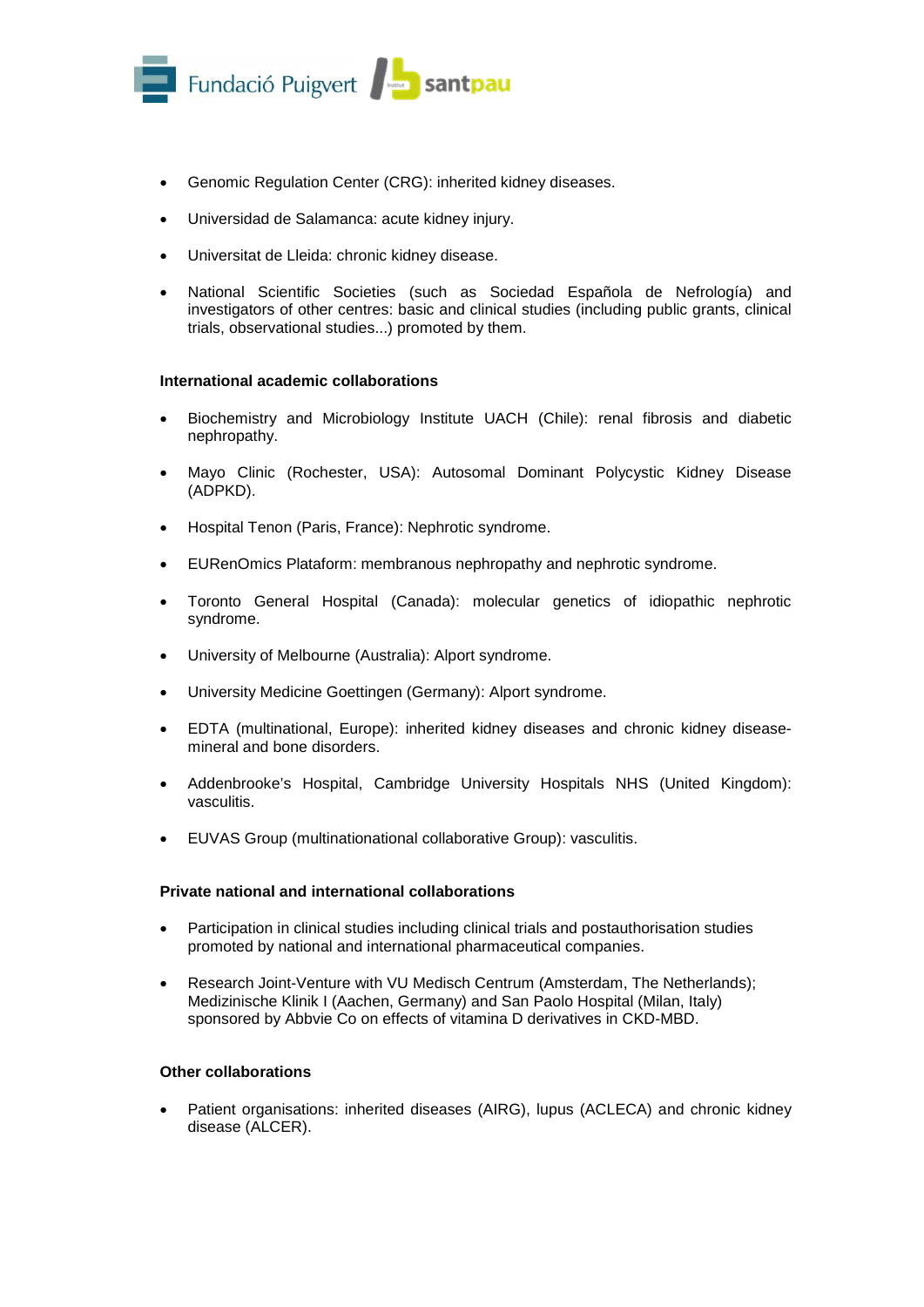

# ACTIVE GRANTS

- "Nefropatias familiares no filiadas: genes implicados en su causa y su variabilidad fenotípica". Dra R Torra. Exp: PI15/01824. Instituto de Salud Carlos III ( FEDER cofunded). Duration 2016-2018. 115.500 €
- "Estudio genómico de nefropatias de inicio temprano". Dra E Ars. Exp: PI16/01998. Instituto de Salud Carlos III (FEDER cofunded). Duration 2017-2019.107.500€
- "Estudi multicèntric, aleatoritzat per avaluar l'eficàcia de la individualització del risc immunològic basat enbiomarcadors selectius (disparitat explets HLA i ELISPOT IFN‐Y), per optimitzar el tractament immunosupressor en pacients trasplantats renals de donant viu (BIOIMMUN)".Dr LL Guirado. Exp: SLT002/16/00089. Generalitat de Catalunya (Convocatòria PERIS 2016. Programes de recerca orientats). Duration: 2017-2019. 30.589 €
- Red de Investigación Renal. Dr J Ballarín. Exp: RD16/0009/0019 Instituto de Salud Carlos III (FEDER cofunded). Duration: 2017-2020. 121.379 €
- Red de Investigación Renal. Ballarin J. Exp: RD12/0021/0033 Instituto de Salud Carlos III (FEDER cofounded). Duration 2013-2017. 82.000 €
- Grup d'Investigació en Nefrologia. Grup consolidat de Recerca. Dr J. Ballarín.Exp: 2017SGR676. AGAUR. Duration: 2017-2019.

## SCIENTIFIC PRODUCTION

TIF: 96,6760 MIF: 3,5806

- Arroyo D., Betriu A., Valls J., Gorriz J.L., Pallares V., Abajo M., Gracia M., Valdivielso J.M., Fernandez E., Aladren Regidor M.J., Almirall J., Ponz E., Arteaga Coloma J., Bajo Rubio M.A., Belart Rodriguez M., Gascon Marino A., Bover Sanjuan J., Bronsoms Artero J., Cabezuelo Romero J.B., Muray Cases S., Calvino Varela J., Caro Acevedo P., Carreras Bassa J., Cases Amenos A., Masso Jimenez E., Castilla Perez J., Cigarran Guldris S., Lopez Prieto S., Comas Mongay L., Comerma I., Compte Jove M.T., Cuberes Izquierdo M., De Alvaro F., Hevia Ojanguren C., De Arriba De La Fuente G., Del Pino y Pino M.D., Diaz-Tejeiro Izquierdo R., Dotori M., Duarte V., Estupinan Torres S., Fernandez Reyes M.J., Fernandez Rodriguez M.L., Fernandez G., Galan Serrano A., Garcia Canton C., Garcia Herrera A.L., Garcia Mena M., Gil Sacaluga L., Aguilar M., Gorriz J.L., Huarte Loza E., Lerma J.L., Liebana Canada A., Marin Alvarez J.P., Martin Alemany N., Martin Garcia J., Martinez Castelao A., Martinez Villaescusa M., Martinez I., Moina Eguren I., Moreno Los Huertos S., Mouzo Mirco R., Munar Vila A., Munoz Diaz A.B., Navarro Gonzalez J.F., Nieto J., Carreno A., Novoa Fernandez E., Ortiz A., Fernandez B., Paraiso V., Perez Fontan M., Peris Domingo A., Pinera Haces C., Prados Garrido M.D., Prieto Velasco M., Puig Mari C., Rivera Gorrin M., Rubio E., Ruiz P., Salgueira Lazo M., Martinez Puerto A.I., Sanchez Tomero J.A., Sanchez J.E., Sans Lorman R., Saracho R., Sarrias M., Prat O., Soler M.J., Barrios C., Sousa F., Toran D., Tornero Molina F., Uson Carrasco J.J., Valera Cortes I., Vilaprinyo Del Perugia M.M., Virto Ruiz R.C., Factors influencing pathological ankle-brachial index values along the chronic kidney disease spectrum: The NEFRONA study (2017) NEPHROL DIAL TRANSPL, 32 (3), 513-520, IF:4.4700
- Bover J., Bailone L., Lopez-Baez V., Benito S., Ciceri P., Galassi A., Cozzolino M., steoporosis, bone mineral density and CKD– MBD: treatment considerations (2017) J NEPHROL, 30 (5), 77-687, IF:2.1530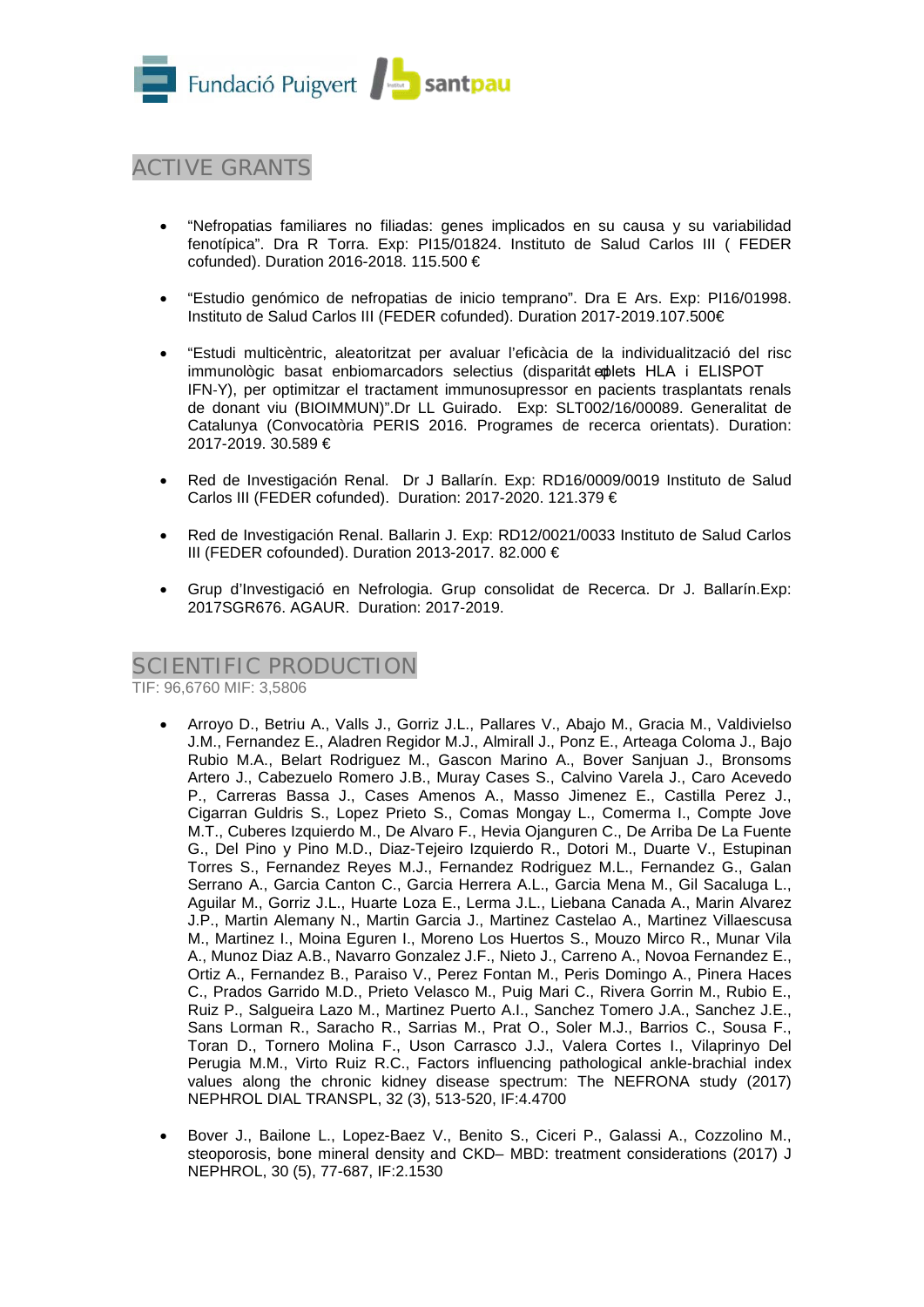

- Bullich G., Vargas I., Trujillano D., Mendizabal S., Pinero-Fernandez J.A., Fraga G., Garcia-Solano J., Ballarin J., Estivill X., Torra R., Ars E., Contribution of the TTC21B gene to glomerular and cystic kidney diseases (2017) NEPHROL DIAL TRANSPL, 32 (1), 151-156, IF:4.4700
- Collado S., Coll E., Nicolau C., Azqueta M., Pons M., Cruzado J.M., De La Torre B., Deulofeu R., Mojal S., Pascual J., Cases A., Serum osteoprotegerin in prevalent hemodialysis patients: Associations with mortality, atherosclerosis and cardiac function (2017) BMC NEPHROL, 18 (1), -, IF:2.2890
- Corredor Z., Rodriguez-Ribera L., Coll E., Silva I., Diaz J.M., Ballarin J., Marcos R., Pastor S., DNA damage in kidney transplant patients. Role of organ origin (2017) ENVIRON MOL MUTAGEN, 58 (9), 712-718, IF:3.5750
- DaSilva I., Huerta A., Quintana L., Redondo B., Iglesias E., Draibe J., Praga M., Ballarin J., Diaz-Encarnacion M., Rituximab for Steroid-Dependent or Frequently Relapsing Idiopathic Nephrotic Syndrome in Adults: A Retrospective, Multicenter Study in Spain (2017) BIODRUGS, 31 (3), 239-249, IF:2.8350
- David C., Bover J., Voiculet C., Peride I., Petcu L.C., Niculae A., Covic A., Checherita I.A., Coronary risk score for mineral bone disease in chronic non-diabetic hemodialysis patients: results from a prospective pilot study (2017) INT UROL NEPHROL, 49 (4), 689-700, IF:1.5640
- De la Sierra A., Pareja J., Fernandez-Llama P., Armario P., Yun S., Acosta E., Calero F., Vazquez S., Blanch P., Sierra C.,Oliveras A., Twenty-four-hour central blood pressure is not better associated with hypertensive target organ damage than 24-h peripheral blood pressure (2017) J HYPERTENS, 35 (10), 2000-2005, IF:4.0850
- Dominguez-Gil B., Coll E., Elizalde J., Herrero J.E., Pont T., Quindos B., Marcelo B., Bodi M.A., Martinez A., Nebra A., Guerrero F., Mancino J.M., Galan J., Lebron M., Minambres E., Matesanz R., Expanding the Donor Pool Through Intensive Care toFacilitate Organ Donation: Results of a Spanish Multicenter Study (2017) TRANSPLANTATION, 101 (8), e265-e272, IF:3.6780
- Fernandez-Llama P., Pareja J., Yun S., Vazquez S., Oliveras A., Armario P., Blanch P., Calero F., Sierra C., de la Sierra A., Cuff- Based Oscillometric Central and Brachial Blood Pressures Obtained Through ABPM are Similarly Associated with Renal Organ Damage in Arterial Hypertension (2017) KIDNEY BLOOD PRESS R, 1068-1077, IF:3.1040
- Furlano M., Barreiro Y., Marti T., Facundo C., Ruiz-Garcia C., DaSilva I., Ayasreh N., Cabrera-Lopez C., Ballarin J., Ars E., Torra R., Renal angiomyolipoma bleeding in a patient with TSC2/PKD1 contiguous gene syndrome after 17 years of renal replacement therapy Sangrado de angiomiolipoma renal en paciente con síndrome de genes contiguos (TSC2/PKD1) tras 17 años detratamiento renal sustitutivo (2017) NEFROLOGIA, 37 (1), 87-92, IF:1.1830
- Furlano M., Barreiro Y., Marti T., Facundo C., Ruiz-Garcia C., DaSilva I., Ayasreh N., Cabrera-Lopez C., Ballarin J., Ars E., Torra R., Renal angiomyolipoma bleeding in a patient with TSC2/PKD1 contiguous gene syndrome after 17 years of renal replacement therapy (2017) NEFROLOGIA, -, IF:1.1830
- Gross O., Kashtan C.E., Rheault M.N., Flinter F., Savige J., Miner J.H., Torra R., Ars E., Deltas C., Savva I., Perin L., Renieri A., Ariani F., Mari F., Baigent C., Judge P., Knebelman B., Heidet L., Lagas S., Blatt D., Ding J., Zhang Y., Gale D.P., Prunotto M.,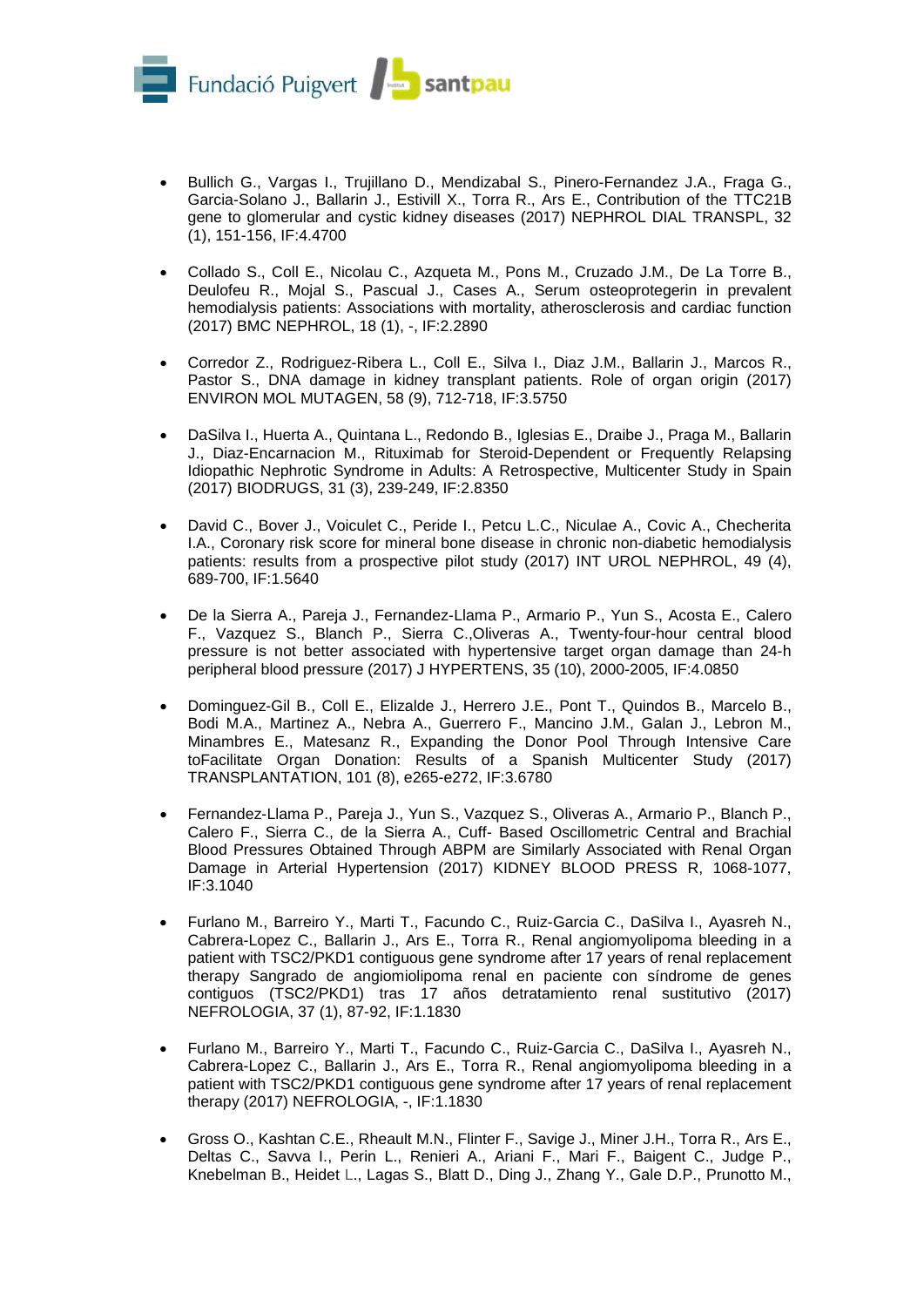

Xue Y., Schachter A.D., Morton L.C.G., Blem J., Huang M., Liu S., Vallee S., Renault D., Schifter J., Skelding J., Gear S., Friede T., Turner A.N., Lennon R., Advances and unmet needs in genetic, basic and clinical science in Alport syndrome: Report from the 2015 International Workshop on Alport Syndrome (2017) NEPHROL DIAL TRANSPL, 32 (6), 916-924, IF:4.4700

- Guillen-Gomez E., Dasilva I., Silva I., Arce Y., Facundo C., Ars E., Breda A., Ortiz A., Guirado L., Ballarin J.A., Diaz-Encarnacion M.M., Early Macrophage Infiltration and Sustained Inflammation in Kidneys From Deceased Donors Are Associated With Long-Term Renal Function (2017) AM J TRANSPLANT, 17 (3), 733-743, IF:6.1650
- Kuebler B., Aran B., Miquel-Serra L., Munoz Y., Ars E., Bullich G., Furlano M., Torra R., Marti M., Veiga A., Raya A., Generation of integration-free induced pluripotent stem cell lines derived from two patients with X-linked Alport syndrome (XLAS) (2017) STEM CELL RES, 25, 291-295, IF:3.4940
- Kuebler B., Aran B., Miquel-Serra L., Munoz Y., Ars E., Bullich G., Furlano M., Torra R., Marti M., Veiga A., Raya A., Integrationfree induced pluripotent stem cells derived from a patient with autosomal recessive Alport syndrome (ARAS) (2017) STEM CELLRES, 25, 1-5, IF:3.4940
- Mateos Rodriguez A.A., Andres Belmonte A., Del Rio Gallegos F., Coll E., Factors affecting the survival of transplants from donors after prehospital cardiac death Factores que influyen en la evolución de los injertos de donantes tras muerte cardiaca extrahospitalaria (2017) EMERGENCIAS, 29 (3), 167-172, IF:3.0280
- Matesanz R., Dominguez-Gil B., Coll E., Mahillo B., Marazuela R., How Spain Reached 40 Deceased Organ Donors per Million Population (2017) AM J TRANSPLANT, 17 (6), 1447-1454, IF:6.1650
- Millan O., Budde K., Sommerer C., Aliart I., Rissling O., Bardaji B., Matz M., Zeier M., Silva I., Guirado L., Brunet M., Urinary miR-155-5p and CXCL10 as prognostic and predictive biomarkers of rejection, graft outcome and treatment response in kidney transplantation (2017) BRIT J CLIN PHARMACO, 83 (12), 2636-2650, IF:3.4930
- Molina P., Carrero J.J., Bover J., Chauveau P., Mazzaferro S., Torres P.U., Vitamin D, a modulator of musculoskeletal health in chronic kidney disease (2017) J CACHEXIA SARCOPENI, 8 (5), 686-701, IF:9.6970
- Nube M.J., Peters S.A.E., Blankestijn P.J., Canaud B., Davenport A., Grooteman M.P.C., Asci G., Locatelli F., Maduell F., Morena M., Ok E., Torres F., Bots M.L., Moreso F., Pons M., Ramos R., Mora-Macia J., Carreras J., Soler J., Campistol J.M., Martinez- Castelao A., Insense B., Perez C., Feliz T., Barbetta M., Soto C., Mora J., Juan A., Ibrik O., Foraster A., Nin J. Fernandez A., Arruche M., Sanchez C., Vidiella J., Barbosa F., Chine M., Hurtado S., Llibre J., Ruiz A., Serra M., Salvo M., Poyuelo T., Maduell F., Carrera M., Fontsere N., Arias M., Merin A., Ribera L., Galceran J.M., Modol J., Moliner E., Ramirez A., Aguilera J., Alvarez M., De La Torre B., Molera M., Casellas J., Martin G., Andres E., Coll E., Valles M., Martinez C., Castellote E., Casals J.M., Gabas J., Romero M., Martinez-Castelao A., Fulladosa X., Ramirez-Arellano M., Fulquet M., Pelegri A., El Manouari M., Ramos N., Bartolome J., Sans R., Fernandez E., Sarro F., Compte T., Marco F., Mauri R., Bronsoms J., Arnaiz J.A., Beleta H., Pejenaute A., Rios J., Lara J., Ter Wee P.M., Van Den Dorpel M.A., Dorval M., Levesque R., Koopman M.G., Konings C.J.A.M., Haanstra W.P., Kooistra M., Van Jaarsveld B., Noordzij T., Feith G.W., Peltenburg H.G., Van Buren M., Offerman J.J.G., Hoogeveen E.K., De Heer F., Van De Ven P.J., Kremer Hovinga T.K., Bax W.A., Groeneveld J.O., Lavrijssen A.T.J., Schrander-Van Der Meer A.M., Reichert L.J.M., Huussen J., Rensma P.L., Schrama Y., Van Hamersvelt H.W., Boer W.H., Van Kuijk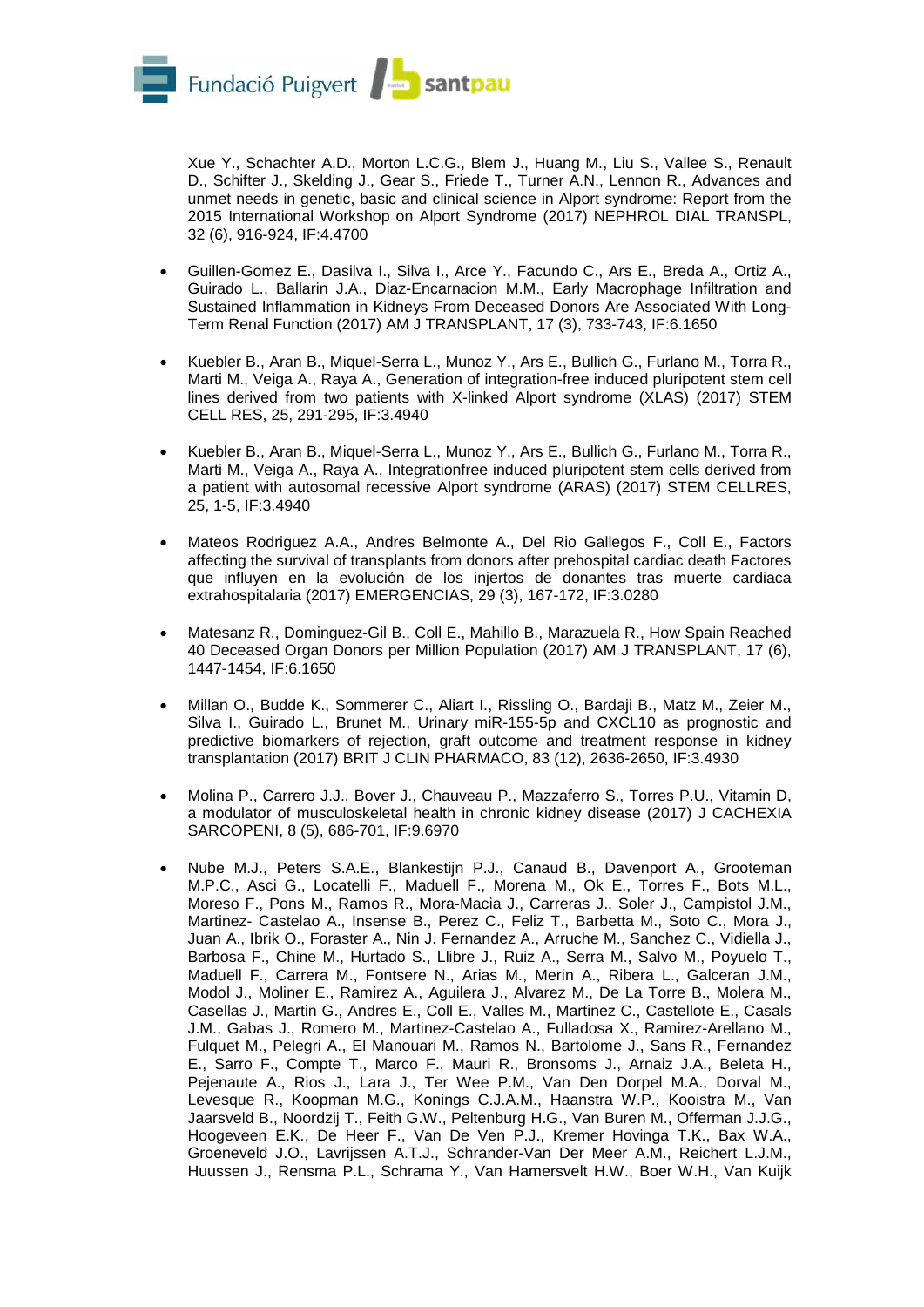

W.H., Vervloet M.G., Wauters I.M.P.M.J., Sekse I., Toz H., Ok E.S., Kircelli F., Yilmaz M., Hur E., Demirci M.S., Demirci C., Duman S., Basci A., Adam S.M., Isik I.O., Zengin M., Suleymanlar G., Yilmaz M.E., Ergin M.O.P., Sagdic A., Kayali E., Boydak C., Colak T., Caliskan S., Kaplan H., Ulas H., Kirbiyik S., Berktas H., Dilbaz N., Cristol J.-P., Leray-Moragues H., Chenine L., Picot M.-C., Jaussent A., Belloc C., Lagarrigue M., Chalabi L., Debure A., Ouziala M., Lefevre J.-J., Thibaudin D., Mohey H., Broyet C., Afiani A., Serveaux M.-O., Patrier L., Maurice F., Rivory J.-P., Nicoud P., Durand C., Normand M., Seigneuric B., Magnant E., Azzouz L., Islam M.S., Vido S., Nzeyimana H., Simonin D., Azymah Y., Farah I., Coindre J.-P., Puyoo O., Chabannier M.-H., Ibos R., Rouleau F., Vela C., Joule J., Combarnous F., Turc-Baron C., Ducret F., Pointet P., Rey I., Potier J., Bendini J.-C., Perrin F., Kunz K., Lefrancois G., Colin A., Parahy S., Dancea I., Coupel S., Testa A., Brunet P., Lebrun G., Jaubert D., Delcroix C., Lavainne F., Lefebvre A., Guillodo M.-P., Le Grignou D., Djema A., Maaz M., Chiron S., Hoffmann M., Depraetre P., Haddj-Elmrabet A., Joyeux V., Fleury D., Vrigneaud L., Lemaitre V., Aguilera D., Guerraoui A., Cremault A., Laradi A., Babinet F., Mortality reduction by post-dilution online-haemodiafiltration: A cause-specific analysis (2017) NEPHROL DIAL TRANSPL, 32 (3), 548-555, IF:4.4700

- Pimentel A., Urena-Torres P., Zillikens M.C., Bover J., Cohen-Solal M., Fractures in patients with CKD—diagnosis, treatment, and prevention: a review by members of the European Calcified Tissue Society and the European Renal Association of Nephrology Dialysis and Transplantation (2017) KIDNEY INT, 92 (6), 1343-1355, IF:8.3950
- Rodriguez Faba O., Palou J., Vila Reyes H., Guirado L., Palazzetti A., Gontero P., Vigues F., Garcia-Olaverri J., Fernandez Gomez J.M., Olsburg J., Terrone C., Figueiredo A., Burgos J., Lledo E., Breda A., Treatment options and predictive factors for recurrence and cancer-specific mortality in bladder cancer after renal transplantation: A multi-institutional analysis Opciones terapéuticas y factores predictivos de recurrencia y mortalidad cáncer-específica en pacientes con tumor vesical después de trasplante renal: análisis multiinstitucional (2017) ACTAS UROL ESP, 41 (10), 639-645, IF:1.1810
- Rodriguez-Ribera L., Corredor Z., Silva I., Diaz J.M., Ballarin J., Marcos R., Pastor S., Coll E., Vitamin E-coated dialysis membranes reduce the levels of oxidative genetic damage in hemodialysis patients (2017) MUTAT RES-GEN TOX EN, 815, 16-21, IF:2.1330
- Sans L., Radosevic A., Quintian C., Montanes R., Gracia S., Vilaplana C., Mojal S., Ballarin J.A., Fernandez-Llama P., Torra R., Pascual J., Cystatin C estimated glomerular filtration rate to assess renal function in early stages of autosomal dominant polycystic kidney disease (2017) PLOS ONE, 12 (3), -, IF:2.8060
- Torres P.A.U., Bover J., Cohen-Solal M., Etelcalcetide: Injectable calcimimetic for the treatment of secondary hyperparathyroidism in hemodialysis-dependent patients (2017) DRUG TODAY, 53 (9), 489-500, IF:0.9430
- Vervloet M.G., Brandenburg V.M., Bover J., Brandenburg V., Covic A., Cozzolino M., Evenepoel P., Goldsmith D., Massy Z., Mazzaferro S., Urena-Torres P., Vervloet M., Circulating markers of bone turnover (2017) J NEPHROL, 30 (5), 663-670, IF:2.1530

## OTHER PUBLICATIONS

• Transición coordinada del paciente con cistinosis desde la medicina pediátrica a la medicina del adulto. Ariceta, G., Camacho JA., Fernández-Obispo M., Fernández-Polo A., Gamez J., García-Villoria J., Lara E., Leyes P., Martin-Begue N., Perello, M., Pintos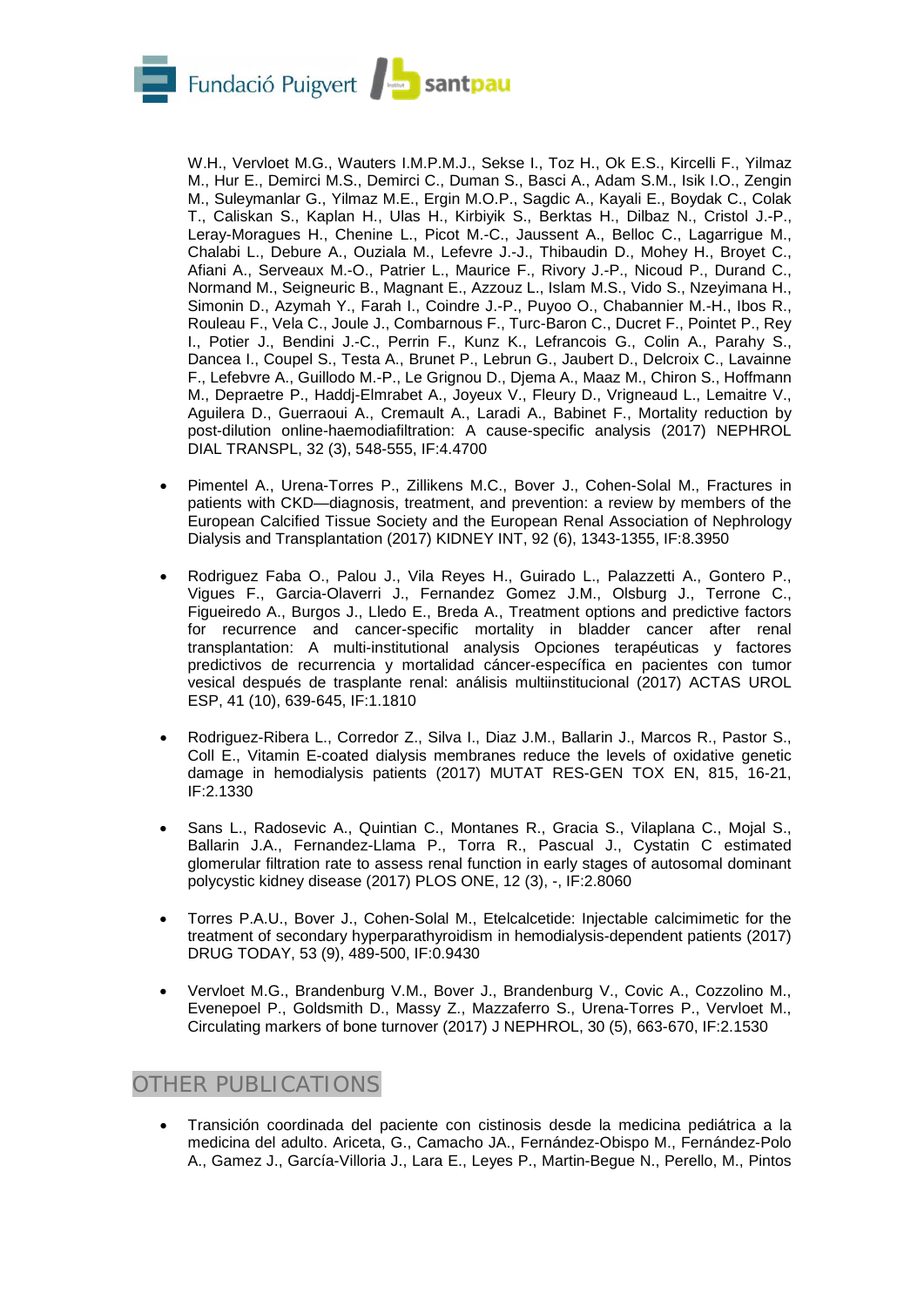

G., Torra R., Torregrosa JV., Torres S., Vila A., Güell A. (2017) NEFROLOGIA 36 6 616-630. IF: 1,1830

- Rare diseases, rare presentations: recognizing atypical inherited kidney disease phenotypes in the age of genomics. Ars E., Torra R. (2017) Clin Kidney J 10 5 632-638 IF: 4,470
- Revisión de la nefropatía tubulointersticial autosómica dominante. Ayaresh N., Miquel R., Matamala A., Ars E., Torra R. (2017) NEFROLOGÍA 37 3 352-354. IF: 1,1830
- Detección de las calcificaciones cardiovasculares. ¿Una herramienta útil para el nefrólogo? Bover J., Górriz JL., Ureña P., Lloret MJ., Ruiz C., Da Silva I., Chang P., Rodríguez M., Ballarín J. (2017) NEFROLOGIA 36 6 587-596 IF: 1,1830
- Clinical and practical use of calcimimetics in dialysis patients with secondary hyperparathyroidism. Bover J., Ureña P., Ruiz C., Da Silva I., Lescano P., Del Carpio J., Ballarín J., Cozzolino M. (2017) CLIN J AM SOC NEPHROL 11 1 161-174 IF:4,780
- Integral pharmacological management of bone mineral disorders in chronic kidney disease (PART I): from treatment of phosphate imbalance to control of pth and prevention of progression of cardiovascular calcification. Bover J., Ureña P., Lloret MJ., Ruiz C., Da Silva I., Díaz M., Mercado C., Mateu S., Fernández E., Ballarín J. (2017) EXPERT OPIN PHARMACOTHER 17 9 1247-1258 IF: 3,894
- Integral pharmacological management of bone mineral disorders in chronic kidney disease (PART II): from treatment of phosphate imbalance to control of pth and prevention of progression of cardiovascular calcification. Bover J., Ureña P., Lloret MJ., Ruiz C., Da Silva I., Díaz M., Mercado C., Mateu S., Fernández E., Ballarín J. (2017) EXPERT OPIN PHARMACOTHER 17 10 1363-1373 IF: 3,894
- Calcificaciones cardiovasculares en la enfermedad renal cronica: potenciales implicaciones terapéuticas. Bover J., Ureña P., Górriz JL., Lloret MJ., Da Silva I., Ruiz C., Chang P., Rodríguez M., Ballarín J. (2017) NEFROLOGIA 36 6 597-608 IF: 1,1830
- Mutations in keops-complex genes cause nephrotic syndrome with primary microcephaly. Braun DA., Rao J., Mollet G., Shapiro D., Daugeron MC., Tan W., Gribouval O., Boyer O., Revy P., Furlano M., Mane S., Lifton RP., Bouchard M., Kannu P., Chitayat D., Magen D., Callewaert B., Van Tilbeurgh H., Zenker M., Antignac C., Hildebrandt F. (2017) Nat Genet 49 10 1529-1538. 27,959
- Robotic kidney transplantation: one year after the beginning. Breda A., Territo A., Gausa L., Rodríguez-Faba O., Caffaratti J., de León P., Guirado L., Facundo C., Guazzieri M., Guttilla A., Villavicencio H. (2017) World J Urol 35 10 1507-1515. IF: 2,743
- Recommendations for imaging-based diagnosis and management of renal angiomyolipoma associated with tuberous sclerosis complex. Bruj MJ., Marti T., Torra R., Villacampa F. (2017) Clin Kidney J 10 7 728-737 IF: 4,470
- Alteración genética no descrita previamente en 2 pacientes pediatricos con síndrome de Alport. Influencia pronóstica del genotipo. Butragueño L., Ars E., Martínez López AB., Alvarez O., Tejado JJ., Luque de Pablos A. (2017) NEFROLOGÍA 37 1 87-92 IF: 1,1830
- Markers of endothelial damage in patients with chronic kidney disease on hemodialysis. Carmona A., Agüera ML., Luna C., Buendia P., Calleros L., Garcia Jerez A., Rodriguez Puyol M., Arias M., De Arriba G., Ballarin J., Poch E., Portoles JM., Rodriguez Puyol D.,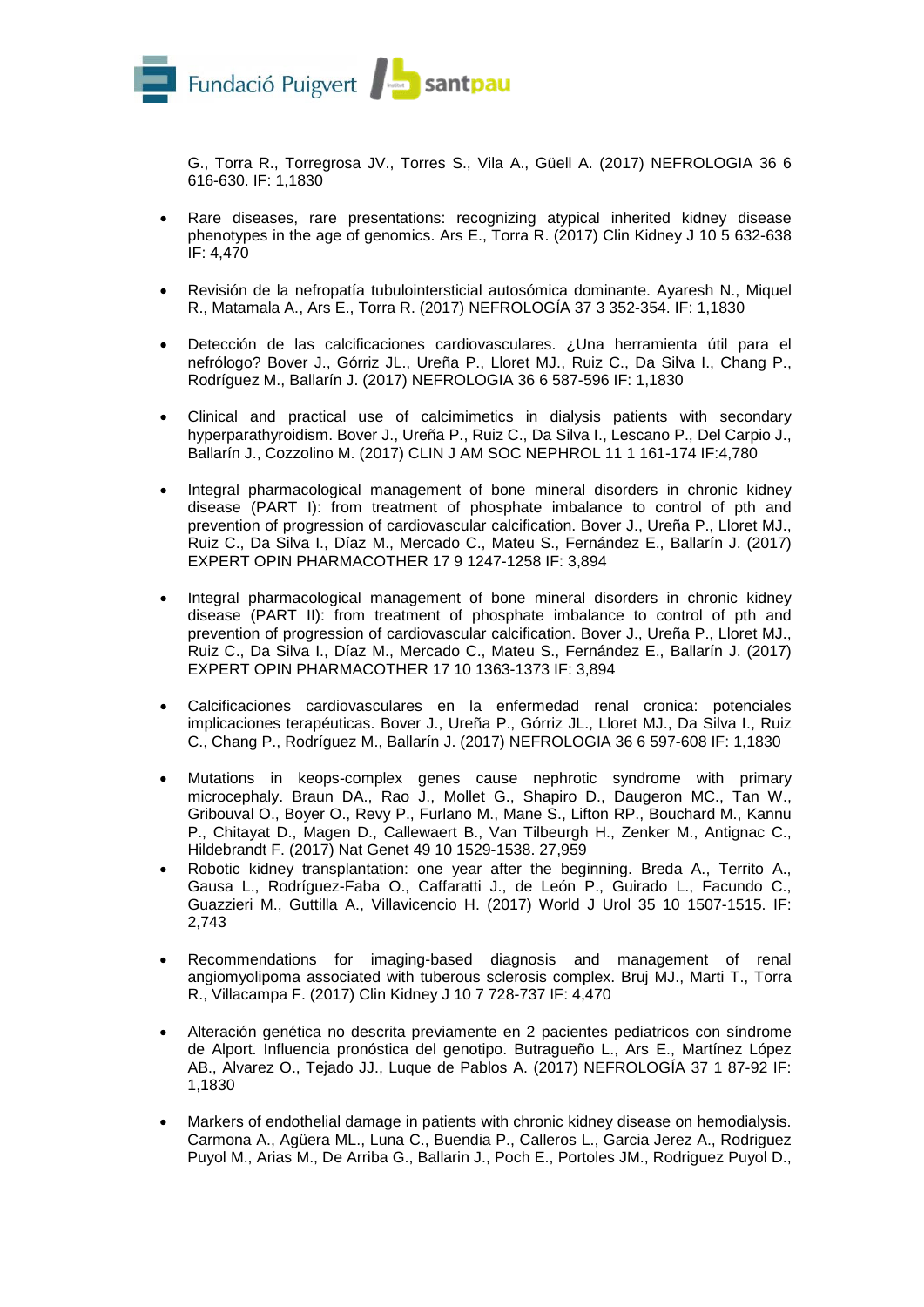

Sanchez Villanueva R., Sarro F., Torres A., Martin Malo A., Aljama A., Ramirez P. (2017)Am J Physiol Renal Physiol 312 4 F673-F681 IF: 3,611

- Levels of DNA damage in peripheral blood lymphocytes of patients undergoing standard hemodialysis vs on-line hemodiafiltration: a coment assay investigation. Corredor Z., Rodríguez Ribera L., Silva I., Díaz JM., Ballarín J., Marcos R., Coll E., Pastor S. (2017) MUTAT RES GENET TOXICOL ENVIRON MUTAGEN 808 1-7 IF: 2,133
- Plan Prefine: Plan estratégico para la enfermedad de Fabry en nefrología. Del Pino, MD., Ortiz A., Torra R., Hernandez D. (2017) NEFROLOGIA 36 4 376-380 IF: 1,1830
- Acute renal failure secondary to rhabdomyolisis as a complication of major urological surgery: the experience of a high-volume urological center. De Gracia, A; Angerri, O; Bover, J; Salas, D; Villamizar, JM; Villavicencio, H. (2017) MED PRINC PRACT 2017 25 4 329-335 IF: 1,469
- Parathyroid hormone metabolism and signling in health and chronic kidney disease. Evenepoel, P; Bover, J; Ureña, P. KIDNEY INT 2017, 90(6): 1184-1190 IF: 8,3950
- Efectos pleiotropicos del paracalcitol. Más allá del metabolismo óseo mineral. Egido J., Martínez-Castelao A., Bover J., Praga M .Torregrosa JV., Fernández-Giraldez E., Solozabal C. (2017) NEFROLOGIA 36 1 10-18 IF: 1,1830
- Therapeutic variability in adult minimal change disease and focal segmental glomerulosclerosis. Fernández Juárez G., Villacorta J., Ruiz G., Panizo N., Martínez Marin I., Marco, H., Arrizabalaga P., Díaz M., Pérez Gómez V., Vaca M., Rodríguez E., Cobelo C., Fernández L., Ávila A., Praga M., Quereda C., Ortiz A. (2017) CLIN KIDNEY J 9 3 381-386 IF: 4,470
- Recommendations for the use of tolvaptan in autosomal dominant polycystic kidney disease: a pòsition statement on behalf of the era-edta working groups on inherited kidney disorders and european renal best practice. Gansenvoort RT., Arici M., Benzing T., Birn H., Capasso G., Covic A., Devuyst O., Drechsler C., Eckardt KU., Emma F., Knebelmann B., Le Meur Y., Massy ZA., Ong AC., Ortiz A., Schaefer F., Torra R., Vanholder R., Wiecek A., Zoccali A., Van Biesen W. (2017) NEPHROL DIAL TRANSPLANT 31 3 337-348 IF: 4,4700
- Treatment of Fabry's disease with the pharmacologic chaperone migalastat. Germain DP., Hughes DA., Nicholls K., Bichet DG., Giugliani R., Wilcox WR., Feliciani C., Shankar SP., Ezgu F., Amartino H., Bratkovic D., Feldt- Rasmussen U., Torra, R., Benjamin ER., Johnson F., Lockhart DJ., Skuban N., Castelli J., Barth J., Barlow CS. (2017) N ENGL J MED 375 6 545-555 IF: 72,406
- Reduced adenosine uptake and its contribution to signaling that mediates profibrotic activation in renal tubular epithelial cells: implication in diabetic nephropathy. Kretschmar C., Oyarzun, C., Villablanca C., Jaramillo C., Alarcón S., Pérez G., Díaz M., Pastor M., Garrido W., Quezada C., San Martin R.(2017)PLOS ONE , 11(1): - IF: 2,8060
- Drent international multi-specialty delphi survey: identification of diagnostic criteria for hepatic and renal cyst infection. Lantinga MA., Darding AJ., De Sevaux RG., Alam A., Bleeker-Rovers CP., Bobot M., Cornec-Le Gall E., Gevers TJ., Hassoun Z., Meijer E., Piccoli GB., Pirson Y., Rangan GK., Torra, R., Visser FW., Jouret F; Kanaan N., Oyen WJ., Suwabe WJ., Torres VE. (2017)NEPHRON 134 4 205-214 IF: 1,939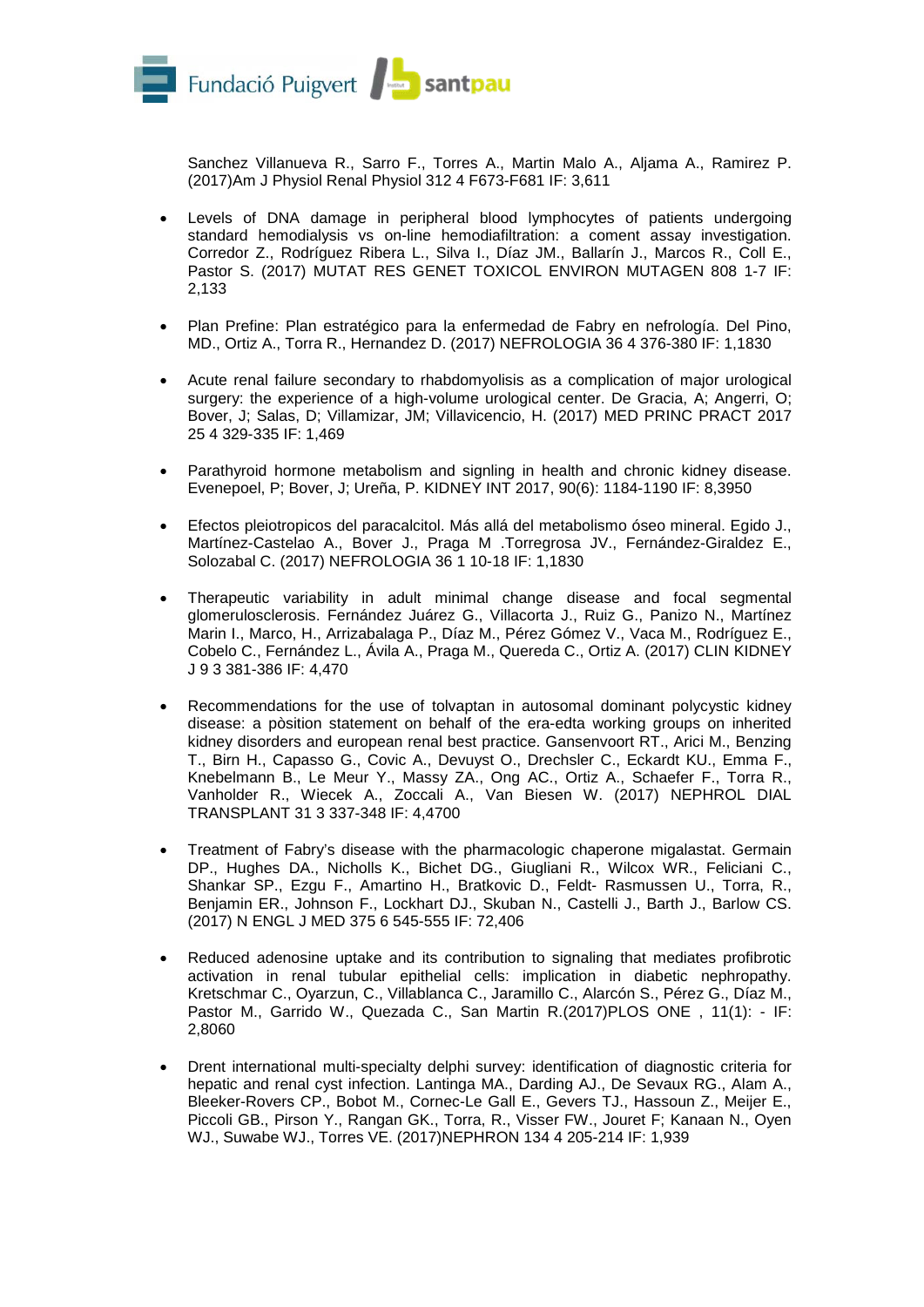

- Magnesium-based interventions for normal kidney function and chronic kidney disease. Massy, ZA; Nistor, I; Apretii, M; Brandenburg, VM; Bover, J; Evenepoel, P; Goldsmith, D; Mazzaferro, S; Ureña, P; Vervloet, M; Cozzolino, M; Covic, A. ERA-EDTA ob.(2017) MAGNES RES 29 4 126-140. IF: 1,156
- Recomendaciones para el abordaje multidisciplinar del complejo esclerosis tuberosa. Macaya A., Torra, R. (2017) MED CLIN 147 5 211-216 IF: 1,125
- High proportion of CD95  $(+)$  in cultured CD8  $(+)$  T cells predicts acute rejection amd infection, respectively, in kidney recipients. Mancebo E., Castro MJ., Allende LM., Talayero P., Brunet M., Millán O., Guirado LL., López- Hoyos M., San Segundo D., Rodrigo E., Muñoz P., Boix F., Llorente S., Muro M., Paz-Artal E. (2017) TRANSPL IMMUNOL 34 1 33-41 IF:1,760
- What is the optimal level of vitamin D in non-dialysis chronic kidney disease population? Molina P., Gorriz JL., Molina M., Beltran S., Vizcaino B., Escudero V., Kanter J., Avila A., Bover J., Fernández E., Nieto J., Cigarran S., Gruss E., Fernández Juárez G., Martínez-Castelao A., Navarro-González JF., Romero R., Pallardo L. (2017) WORLD J NEPHROL 5 5 471-481
- Role of mtor inhibitors for the control of viral infection in solid organ transplant recipients. Pascual J., Royuela A., Fernández AM., Herrero I., Delgado JF., Sole A., Guirado LL., Serrano T., De La Torre J., Moreno A., Cordero E., Gallego R., Lumbreras C., Aguado JM. (2017)TRANSPL INFECT DIS 18 6 819-831 IF: 1,719
- Clinical evolution of post-transplant diabetes mellitus. Porrini E., Díaz JM., Moreso F., Delgado Mallen P., Silva I., Ibernon M., Bayes B., Benitez R., Lampreabe I., Lauzurica R., Osorio JM., Osuna A., Domínguez R., Ruiz JC., Jiménez Sosa A., González Rinne A., Marrero D., Macia M., García J., Torres A. (2017) NEPHROL DIAL TRANSPLANT 31 3 495-505 IF:4,4700
- Everolimus safety and efficacy for renal angiomyolipomas associated with tuberous sclerosis complex: a spanish expanded access trial. Robles NR., Peces R., Gómez Ferrer A., Villacampa F., Alvarez-Ossorio JL., Pérez Segura P., Morote J., Herrera B., Nieto J., Carballido J., Anido U., Valero M., Meseguer C., Torra R. (2017) ORPHANET J RARE DIS 11 1 128 IF: 3,478
- Genetic damage in patients moving from hemodialysis to online hemodiafiltration. Rodríguez Ribera L., Pastor S., Corredor Z., Silva I., Díaz, JM., Ballarín J., Marcos R., Coll E. (2017) MUTAGENESIS 31 2 131-135 IF: 2,507
- Efficacy of mycophenolate treatment in adults with steroid-dependent/frequently relapsing idiopathic nephrotic syndrome Sandoval D., Poveda R., DraibeJ., Perez Oller l., Diaz M., Ballarin J., Saurina A., Marco H., Bonet J., Barros X., Fulladosa X., Torras J., Cruzado JM.. (2017) Clin Kidney J 10 5 632-638 IF: 4,470
- Renal volume and cardiovascular risk assessment in normotensive autosomal dominant polycystic kidney disease patients. Sans L., Pascual J., Radosevic A., Quintian C., Ble M., Molina L., Mojal S., Ballarín J., Torra R., Fernández Llama P. (2017) MEDICINE 95 49 E5595 IF: 1,804
- X-linked and autosomal recessive alport syndrome: pathogenic variant features and further genotype-phenotype correlations. Savige J., Storey H., Cheong H., Gyung Kang H., Park E., Hilbert P., Persikov A., Torres Fernández C., Ars E., Torra R., Hertz JM., Thomassen M., Shagam L., Wang D., Wang Y., Flinter F., Nagel M. (2017) PLOS ONE 11 9 IF: 2,8060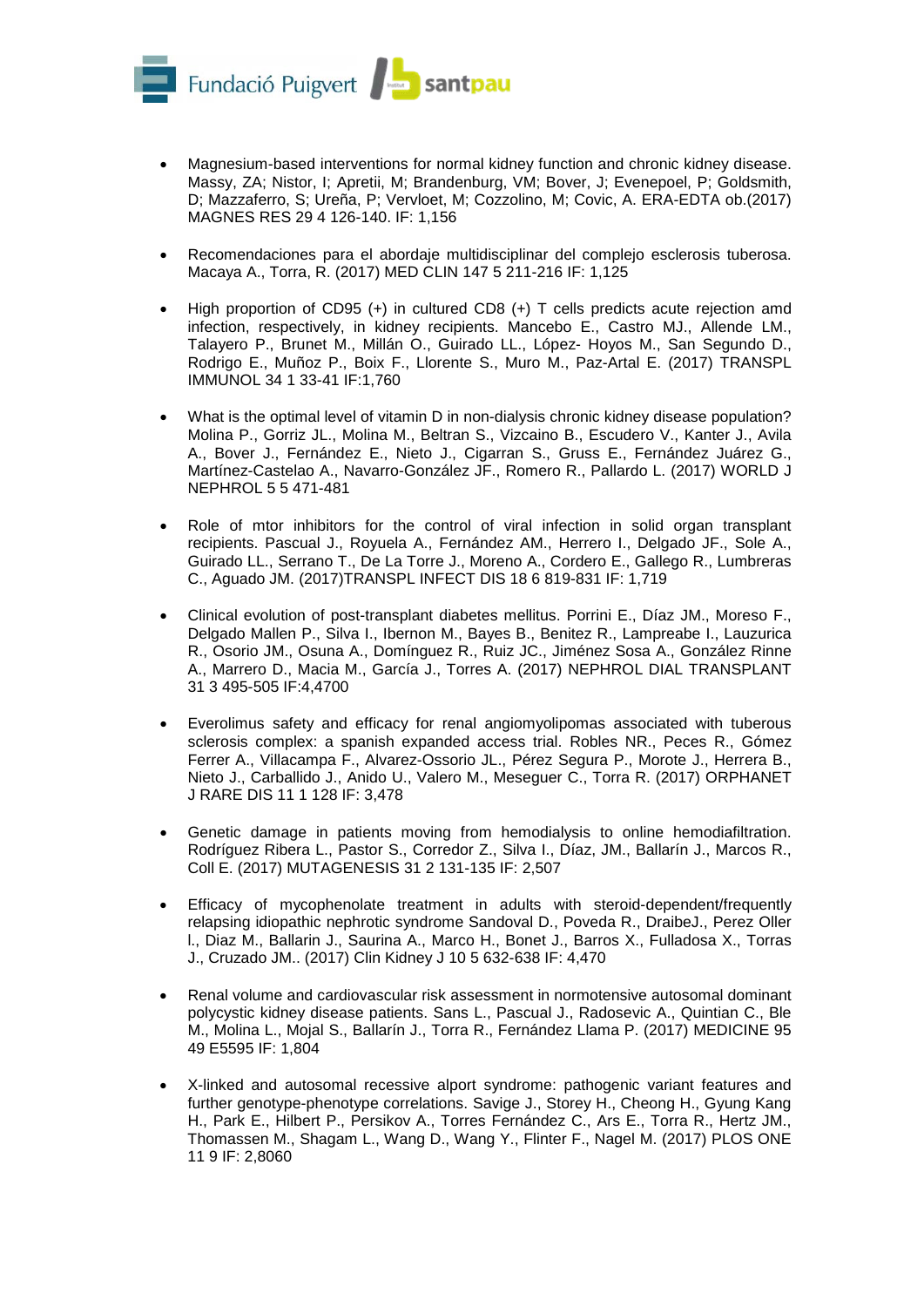

- Criteria for and appropriateness of renal transplantation in elderly patients with endstage renal disease: a literature review and position statement on behalf of the european renal association-european dialysis and transplant association Descartes work. Segall L., Nistor I., Pascual J., Mucsi I. Guirado LL., Higgins R.Van Laecke S., Oberbauer R., Van Biesen W., Abramowicz D., Gavrilovici C., Farrington K., Covic A. (2017) TRANSPLANTATION 100 10 E55-E65. IF: 3,6780
- Atlas de variaciones sistemáticas en el tratamiento sustitutivo renal en Catalunya (2002-2012). Tebe C., Arcos E., Comas J., Espallargues M., Pons JMV., Díaz JM., Tort J., Martínez-Castelao A. (2017) NEFROLOGÍA 37 2 164-171. IF: 1,1830
- Mineral metabolism disorders, vertebral fractures and aortic calcifications in stable kidney transplant recipients: the role of gender (EMITRAL STUDY).Torres A.Torregrosa JV., Marcen R., Campistol JM., Arias M., Hernández D., Fernández C., Esforzado N., Paschoalin R., Díaz JM., Silva I., Cruzado J.M., Martínez-Castelao A., Bravo J., Rodríguez M., García T., Llamas F., Ortega A., Crespo M., Conde JL. (2017) NEFROLOGIA 36 3 255-267 IF: 1,1830
- A phase 2, double blind, placebo controlled, randomized study of fresolimumab in patients with steroid-resistant primary focal segmental glomerulosclerosis. Vincenti F., Fervenza FC., Campbell KN., Díaz M., Gesualdo L., Nelson P., Praga M., Radhakrishnan J., Sellin L., Singh A., Thornley-Brown D., Veronese FV., Accomando B., Engstrand S., Ledbetter S., Lin J., Neylan J., Tumlin J. (2017) Kidney Int Rep 2 5 800-810
- Advancing Transplantation: New Questions, New Possibilities in Kidney and Liver Transplantation. Wadström J, Er.iczon BG., Halloran PF., Bechstein WO., Opelz G., Serón D., Grinyó J., Loupy A., Kuypers D., Mariat C., Clancy M., Jardine AG., Guirado L., Fellström B., O'Grady J., Pirenne J., O'Leary JG., Aluvihare V. $\hat{\mathcal{G}}$ k Trune Baccarani U., Neuberger J., Soto-Gutierrez A., Geissler EK., Metzger M, Gray M. (2017)Transplantation 101 Suppl 2S S1-S41 IF:3,6780

## AWARDS

• "Recognition of research, clinical outreach and the spread of rare diseases and / or orphan drugs. Best clinical career". Dra R Torra. Madrid, 27th November. Award from the Asociación Española de Laboratorios de medicamentos huérfanos y ultrahuérfanos (AELMHU).

## DOCTORAL THESES

- C Facundo: "Avaluació del filtrat glomerular en el donant viu renal", Universitat Autònoma de Barcelona, Director: LI Guirado, 30<sup>th</sup> October
- C Canal. "Supervivència d'empelt i pacient a llarg termini en el trasplantament renal a Catalunya", Universitat Autònoma de Barcelona, Director: LI Guirado, 13<sup>th</sup> December
- N Ayasreh, "Nefropatía tubulointersticial autosómica dominante", Universitat Autònoma de Barcelona, Directors: R. Torra and E Ars, 2<sup>nd</sup> June
- H Marco, "El Rituximab como tratamiento en las enfermedades autoinmunes", Universitat Autònoma de Barcelona, Directors: J Ballarín, D Jayne, M Díaz-Encarnación, 14th July